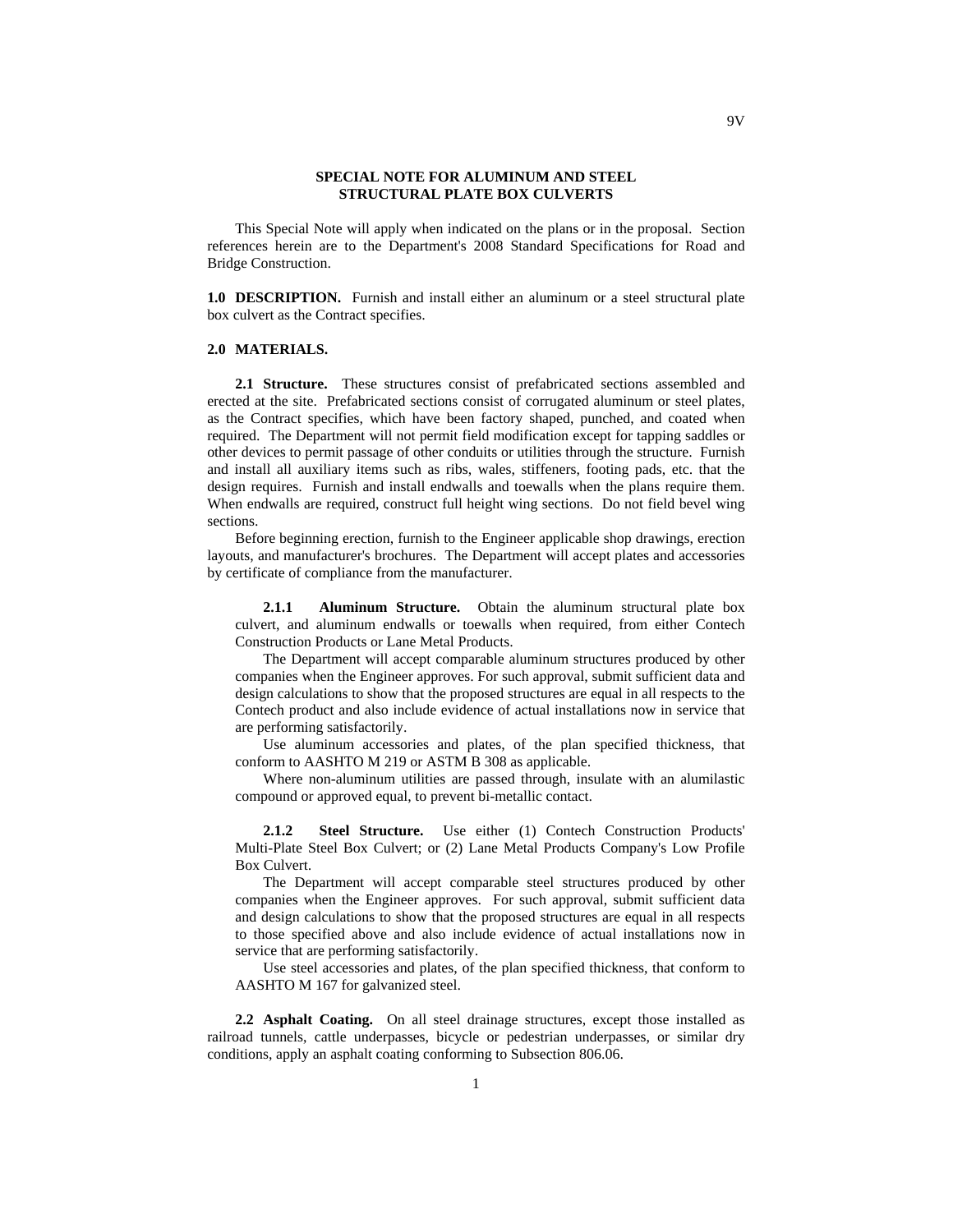**2.3 Bedding Material.** Use sand that conforms to Subsection 804.08.

**2.4 Backfill Material.** Select any of the following alternates and obtain the Engineers approval.

- 1) well graded or uniformly graded bank or creek gravel, crushed or uncrushed, up to 3 inches maximum size;
- 2) well graded or uniformly graded natural or crushed sand;
- 3) finely shot limestone or sandstone providing no individual fragment is larger than 3 inches and the material contains no more than 5 percent dirt and/or shale, as determined by visual inspection by the Engineer;
- 4) crushed stone or crushed slag up to 3 inches maximum size (except DGA or Size No. 610);
- 5) other locally available materials meeting the approval of the Engineer (local soils conforming to soil classifications A-1 or A-3 from AASHTO M 145 will be acceptable). Do not use plastic soils, or materials containing significant amounts of nondurable shale (SDI < 95 by KM 64-513); or
- 6) flowable fill conforming to Subsection 601.03.03, B), 5).

**2.5 Foundation Material.** Use material capable of supporting the imposed loads due to backfill weight and footing pressures of 2 tons per square foot.

## **3.0 CONSTRUCTION.**

**3.1 Technical Representative.** Provide a technical representative from the structure producer to advise at the start of the project. Ensure the technical representative is available thereafter to assist in the event problems or special circumstances arise. Technical assistance shall be provided at no additional cost to the Department.

**3.2 Site Preparation.** Perform structure excavation according to Section 603, except as modified herein.

On structures with footing pads, excavate trenches 3 inches below the elevation shown on the plans, and level the bottom of the trench with 3 inches of bedding material before placing the footing pads.

On structures with a full metal invert, excavate the entire area covered by the invert plates to a point 3 inches below grade and level with 3 inches of bedding material before placing the invert plates.

Take soundings for foundation design at the inlet and outlet of each culvert and at intervals no greater than 20 feet along the grade line of the bottom of the culvert, to a depth of one foot. Make soundings on the centerline and at each edge of the culvert. Where ledge rock, gravel, hardpan, or other unyielding material is encountered or known to exist within the limits stated, perform excavation in the area under the invert plates or footing pads. Extend the additional excavation to a depth of 0.042 H below the bottom of the metal plates, where H is the height of fill above the top of the culvert. However, regardless of the height of fill, the Department will require the additional depth to be a minimum of one foot and will not require it to be more than 0.75 Hc, where Hc is the total height of the culvert.

Backfill the additional excavation with an earth cushion of firmly compacted fine soils in layers of 6 inches or less, prior to placing the 3 inches sand bedding layer.

Excavate cross trenches as necessary to place metal toewalls when the plans require them.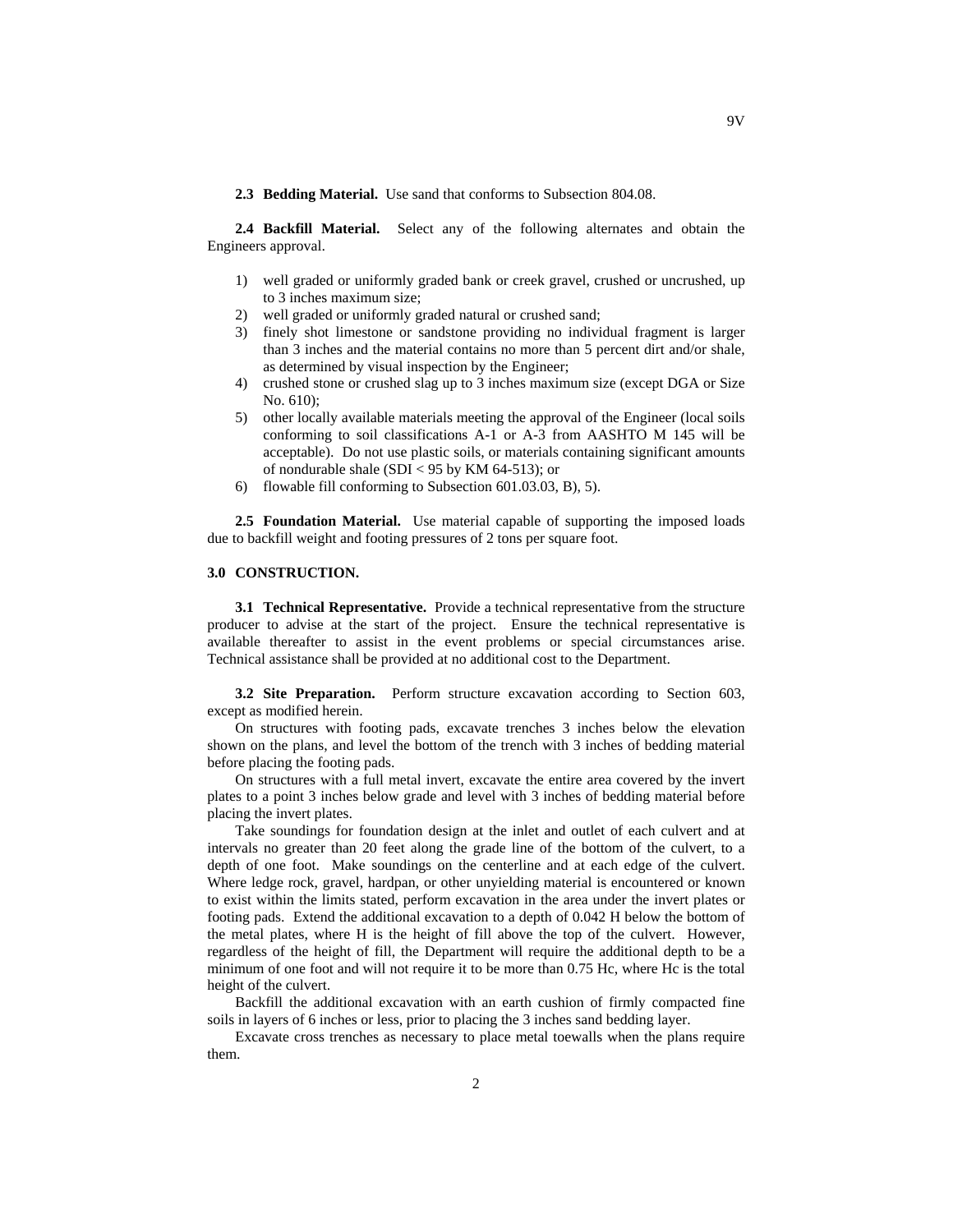Excavate a minimum width of the outside dimension of the box culvert including footing pads or invert plates plus 6 inches on each side.

Proper bedding preparation is critical for satisfactory performance of the box culvert. Place the bed for footing pads or invert plates to uniform lines and grade to avoid distortions and undesirable stresses in the structure.

Construct concrete footings or bottom slabs in accordance with the plans and standard specifications.

**3.3 Installation.** Erect the culvert, and endwalls when required, in strict accordance with the manufacturer's recommendations. The Department will allow offsite assembly of the structure, provided prior approval is obtained, and assembly is in accordance with the manufacturer's instructions. Align plates circumferentially to avoid permanent distortion from the specified shape. Ensure the width and height of the completed structure is within 2 percent of the specified dimensions or 2 inches, whichever is greater.

Tighten bolts in the erected structure according to the manufacturer's recommendations, with good seam laps, while in proper shape, using nuts and bolts the manufacturer supplies. Construct concrete footings and headwalls in accordance with the plans.

Install the ribs, wales, and toewalls when required, according to the manufacturer's recommendations.

In side-by-side installations, install the box culverts with footing pads or invert plates of each culvert no closer than 2 feet to the footing pads or invert plates of the adjacent culvert, unless the plans show otherwise. Excavate the entire volume between the culverts and place backfill.

**3.4 Backfill.** Proper placement and compaction of backfill are essential to obtain maximum strength and stability of the finished structure. Use equipment and construction procedures to prevent excessive structure distortion from occurring. The manufacturer of the structure will specify the magnitude of allowable shape changes during backfill. Monitor the shape of the structure to control distortion until all backfilling operations are completed.

On structures with concrete footing pads, backfill the trench for the pads to the flowline inside the culvert before outside backfilling begins.

Place granular backfill material in horizontal layers not exceeding 6 inches loose depth, and bring up uniformly on both sides of the structure. Compact each layer to the same level on all sides before proceeding to the next lift. Do not use compaction equipment or methods that produce earth pressures that cause distortion or damage. Place material on top of the structure at right angles to the centerline of the structure. Compact each layer of backfill to a density of at least 95 percent of the maximum density according to KM 64-511. The Department will determine the in-place density using nuclear gages. The Engineer may waive density testing when not feasible due to the nature of the material. When using flowable fill, place according to Subsection 601.03.09, C).

If the structure is not installed in a full depth trench, use backfill material for embankment adjacent to the structure for a distance equal to the span width on each side of the box culvert and to a height of 2 feet or subgrade elevation, whichever is lower, above the structure.

**3.5 Construction Loads.** Do not allow construction loads in excess of HS-20 vehicles to cross the completed box culvert unless it is internally braced. Design the support for such bracing so as not to impair the structural integrity or severely interfere with the hydraulics of the box culvert or its invert. Have the culvert manufacturer review the details of the bracing and submit them to the Engineer for approval.